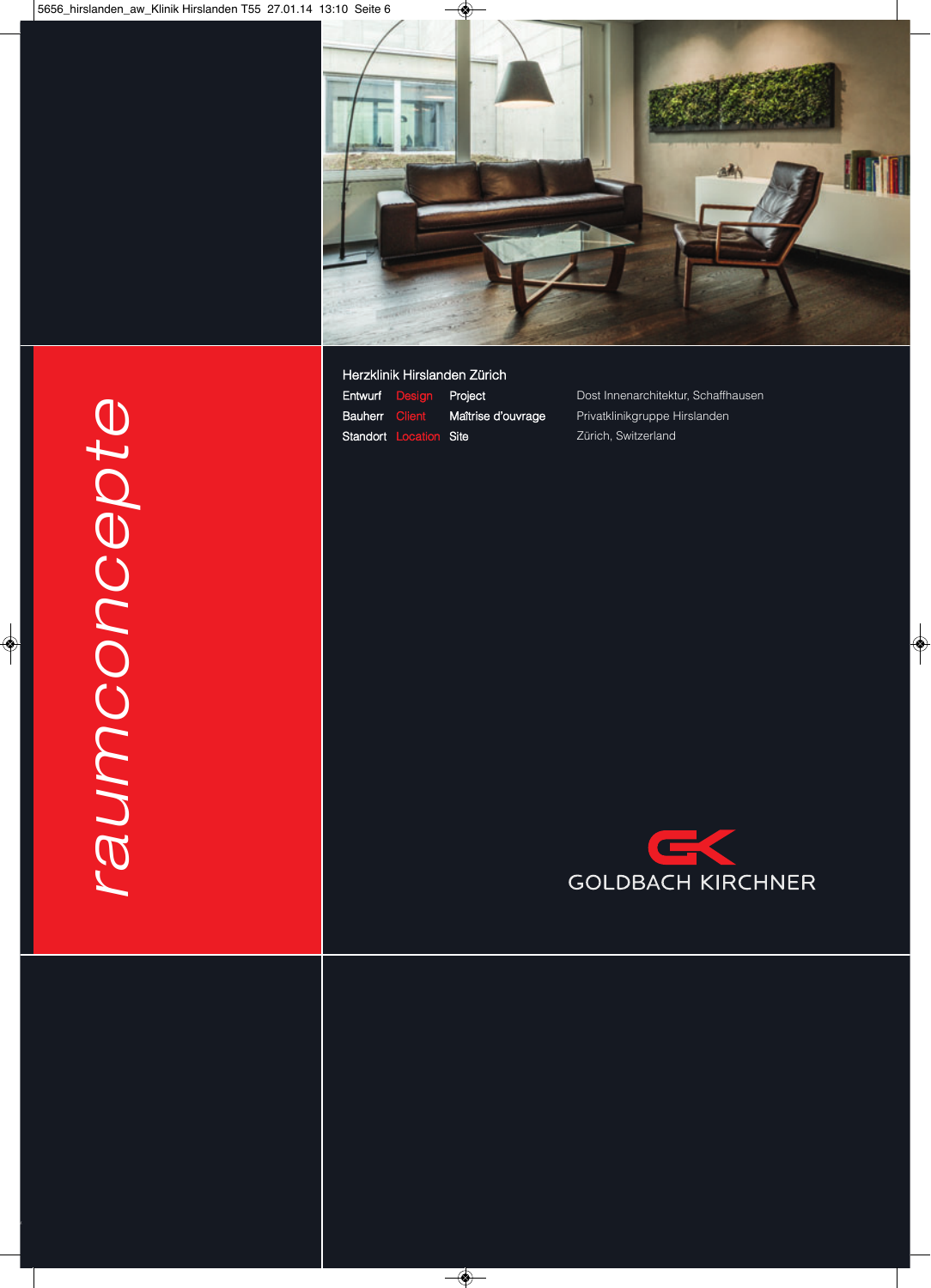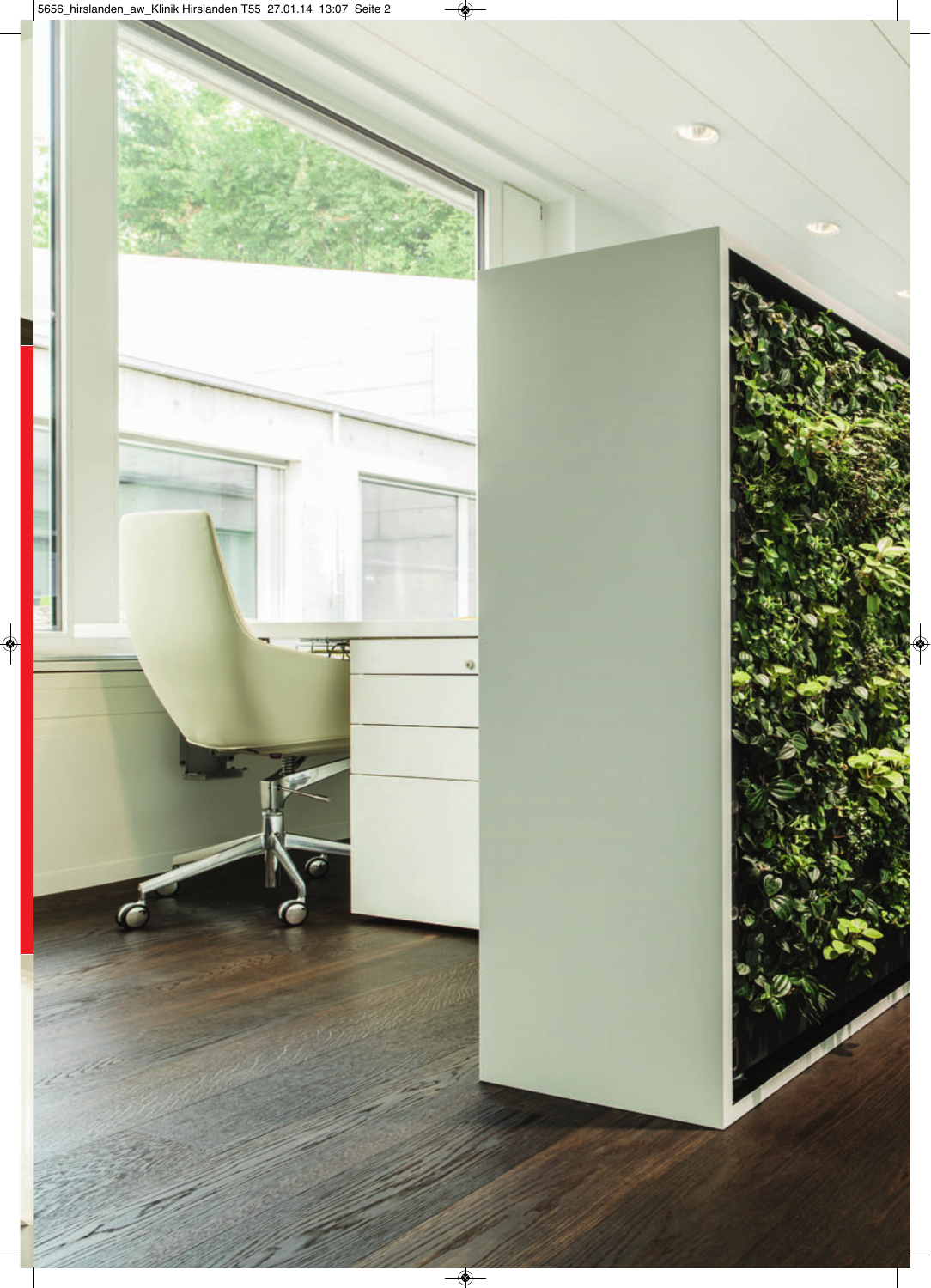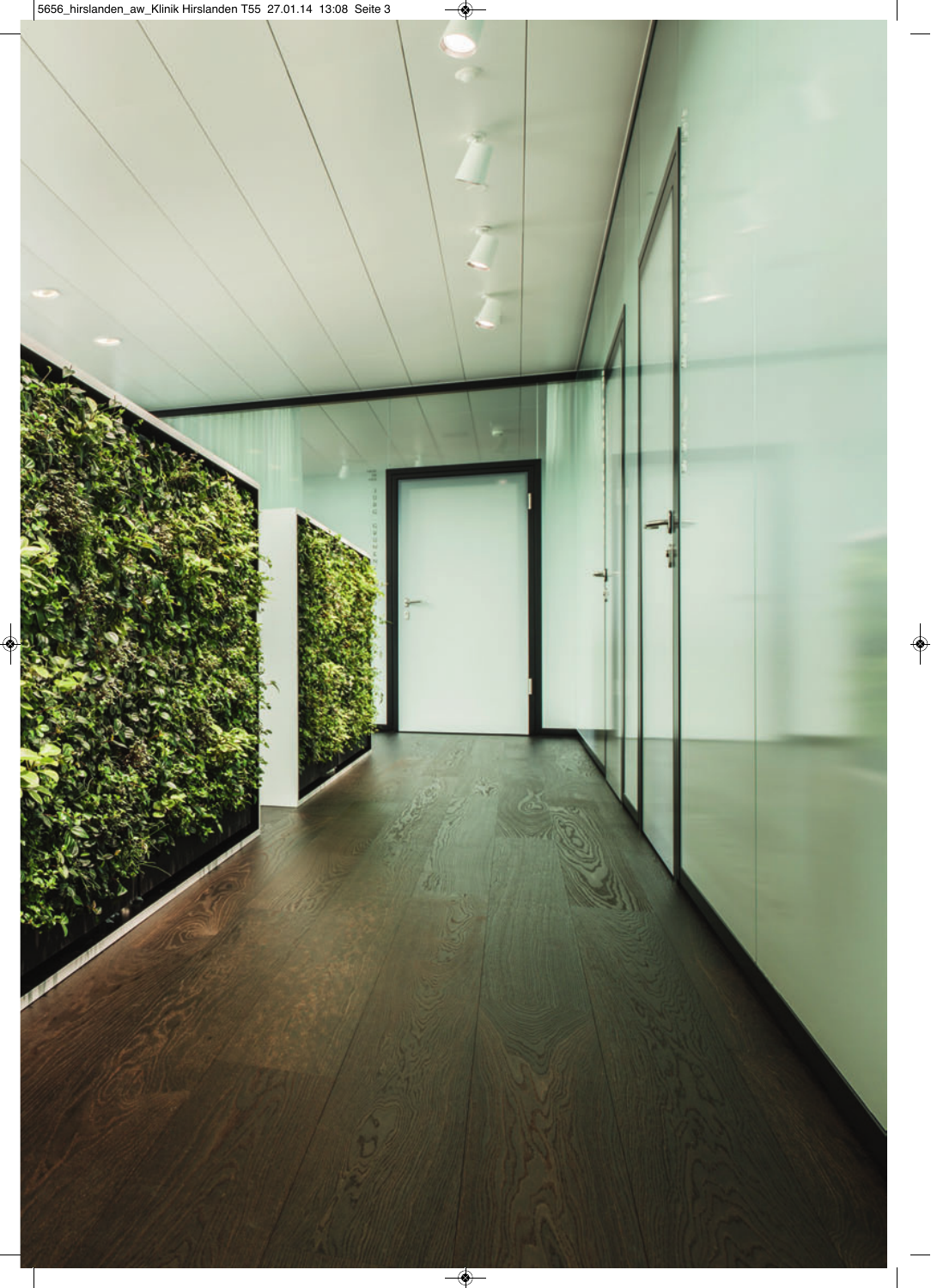## HERZKLINIK HIRSLANDEN ZÜRICH

Die Herzklinik Hirslanden bietet durch ihr Team aus internationalen Spezialisten das gesamte spektrum der modernen Herzchirurgie. Für dieses Konzept der interdisziplinären Zusammenarbeit entwickelte Dost Innenarchitektur ein Raumkonzept in dessen Zentrum der Workflow der Klinik steht. Ein Wechselspiel zwischen klinischer Präzision und charakterstarker Materialität spiegeln die Werte der Klinik wieder. Die Ganzglastrennwand T55 realisiert dieses Konzept filigran und unter Verzicht auf vertikale Profile. Die ständerlose Zweischeibenverglasung bietet durch ihre hohen Schalldämmwerte absolute Diskretion. Durch den stufenlosen Verlauf der satinierten Oberflächenveredelung entsteht die Vision von Transparenz.



# Hirslanden HerzKliniK, zuricH

The team of international specialists at the Hirslanden cardiac centre offers expertise in all fields of contemporary heart surgery. This model of interdisciplinary teamwork inspired the interior designers at Dost to develop a spatial concept revolving around the clinic's workflow. The interplay of clinical precision and a bold choice of materials works to reflect the clinic's core values.

The T55 all-glass partition wall elegantly implements this concept while dispensing with uprights. Double-glazed frameless panels ensure absolute discretion thanks to superior sound insulation. An impression of transparency is created by the flowing lines of the satinised surface finishing.



### Daten:

- Glas-Trennwandsystem T55, bis 48 dB
	- zweischeiben-Verglasung ohne vertikale Profile
- **n** Glas-Trennwandsystem T50
- Türen TD 100/T65 mit Structural Glazing

### Facts:

- T55 glass partition wall, to 48 dB
	- Double-glazed without uprights
- T50 glass partition wall
- Doors TD 100/T65 with structural glazing

### caractéristiques techniques:

- Système de cloison vitrée T55, jusqu'à 48 dB-
- Double vitrage sans profil vertical
- Système de paroi de séparation vitrées T50
- Portes TD 100/T65 avec vitrage structurel

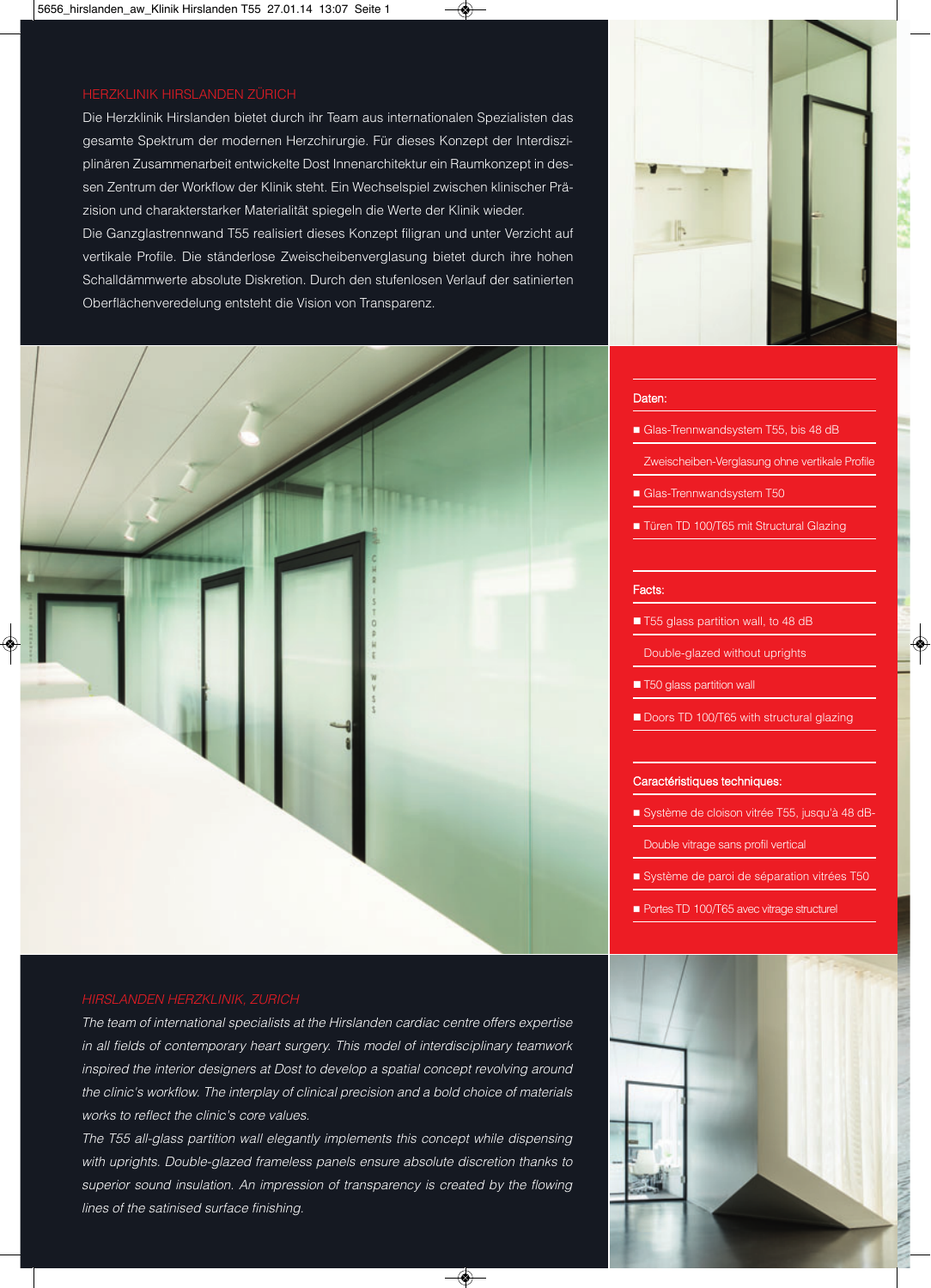# HerzKliniK Hirslanden , zuricH

La Clinique des maladies du cœur Hirslanden composée de spécialistes de renommée internationale offre le spectre entier de la chirurgie cardiaque moderne. Pour ce concept de coopération multidisciplinaire, Dost Innenarchitektur (architecture d'intérieure) a conçu un aménagement de l'espace dont le centre est le workflow de la clinique. Une interaction entre la précision clinique et la matérialité de caractère reflètent les valeurs de la clinique. La cloison vitrée T55 réalise ce concept de manière filigrane et sans profils verticaux. le double vitrage sans cadre offre une discrétion absolue grâce à ses valeurs élevées d'isolation acoustique. le tracé continu du traitement de la surface permet la vision de la transparence.

Hochschallgedämmte Wandsysteme mit zweischeiben-Verglasung und Türelemente mit flächenbündig verklebter Verglasung gestalten die repräsentativen Räume. Die Akzentuierung der Elemente durch die schwarz gepulverten Profilrahmen unterstreicht die elegante Raumgliederung.

Double-glazed wall systems with superb sound insulation and door modules with flush-mounted bonded glazing create state-of-the-art modern interiors of the highest quality. Black powder-coated panel frames are used as accents to highlight the harmonious structuring of interior spaces.

Les systèmes de cloison à haute isolation acoustique dotée d'un double vitrage et d'éléments de portes avec un vitrage collé affleurant personnalisent les espaces représentatifs. les éléments accentués par des cadres de profil en époxy noir soulignent l'élégance des espaces.